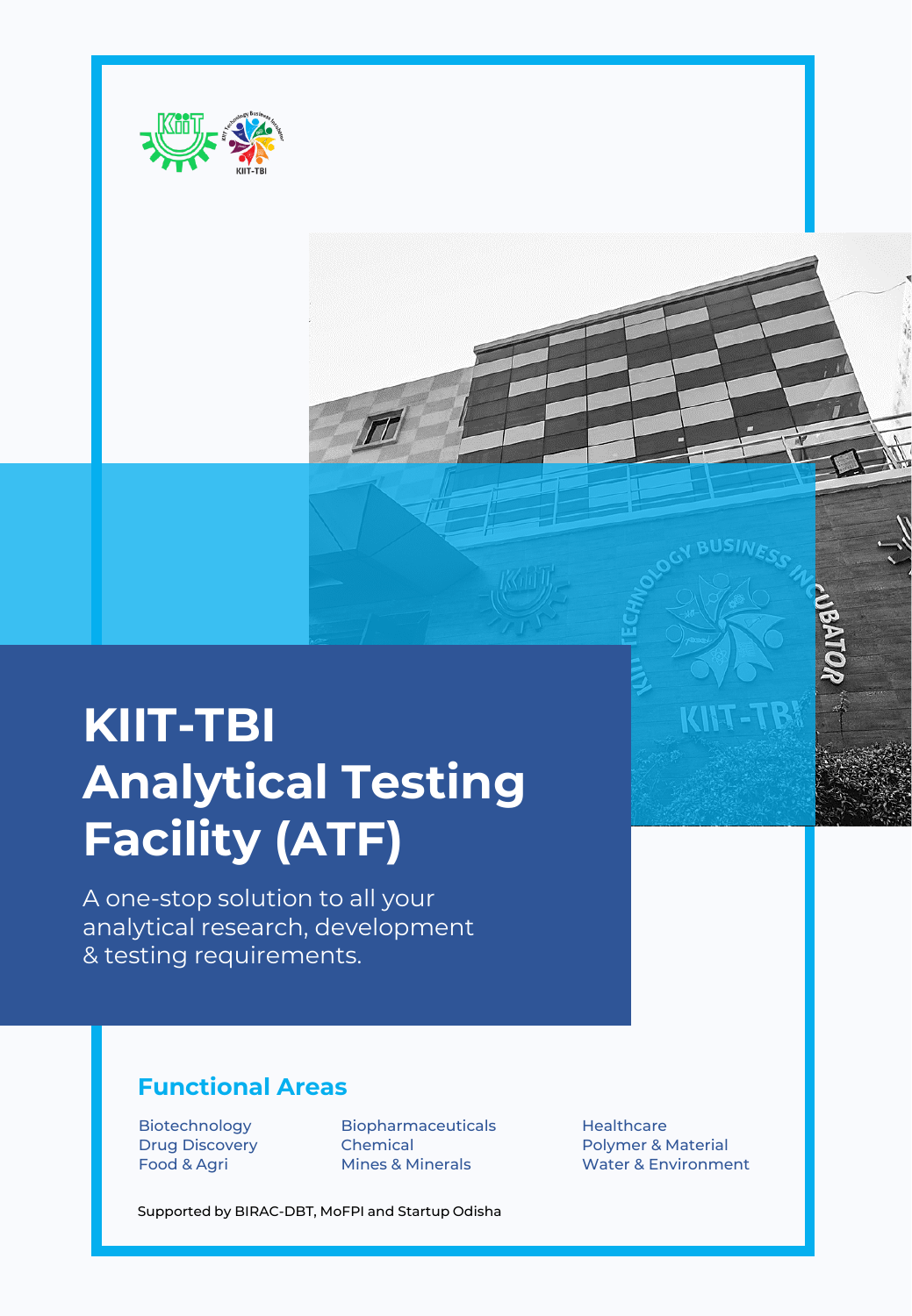# **Promoting Deep Science Innovations**

KIIT-TBI has high-end lab facilities as its disposal to assist startups, innovators, students and researchers translate their innovations into market-ready products.









High-end instruments

Highly skilled professionals

Reliable Affordable rates

# **Technology Capabilities**

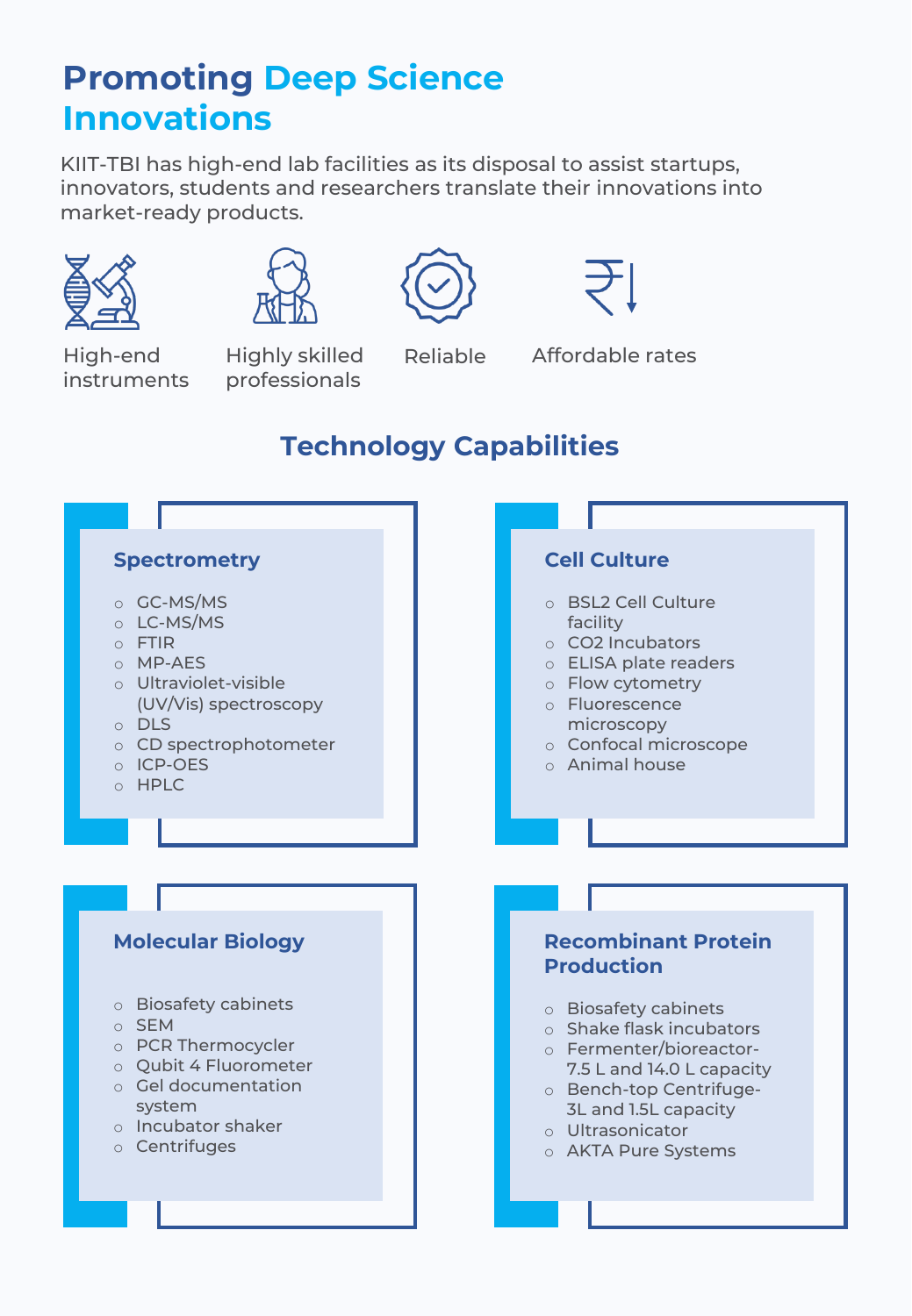# **Services**



#### **Healthcare**

- o Metabolite profiling
- o Heavy metal detection by MP-AES and ICP-OES
- o Clinical proteomics
- o Gene expression analysis by RT PCR
- o Clinical metabolomics



### **Biopharmaceutical**

- o Molecular cloning
- o Recombinant protein expression optimization
- o High yield bioactive recombinant protein production
- o Cell bank preparation
- o AKTA assisted protein purification
- o Protein biophysical characterization
- o Physico-chemical characterization of biosimilars



### **Chemical analysis**

- o Purification by HPLC o Identification by FTIR,
- GCMS and LCMS o Metal analysis by MP-
- AES and ICP-OES
- o Size analysis by DLS



### **Drug Discovery**

- o Preparation of drug target proteins
- o AI enabled in silico screening
- o LCMS assisted High throughput screening (HTS)
- o Fluorescent Thermal Shift Assays for HTS
- o Lead optimization

# **Lab Facilities**

### Bioanalytical Lab



## Bioprocess Lab



# Cell Culture Lab



## Testing Labs



# Central Instrumentation Lab